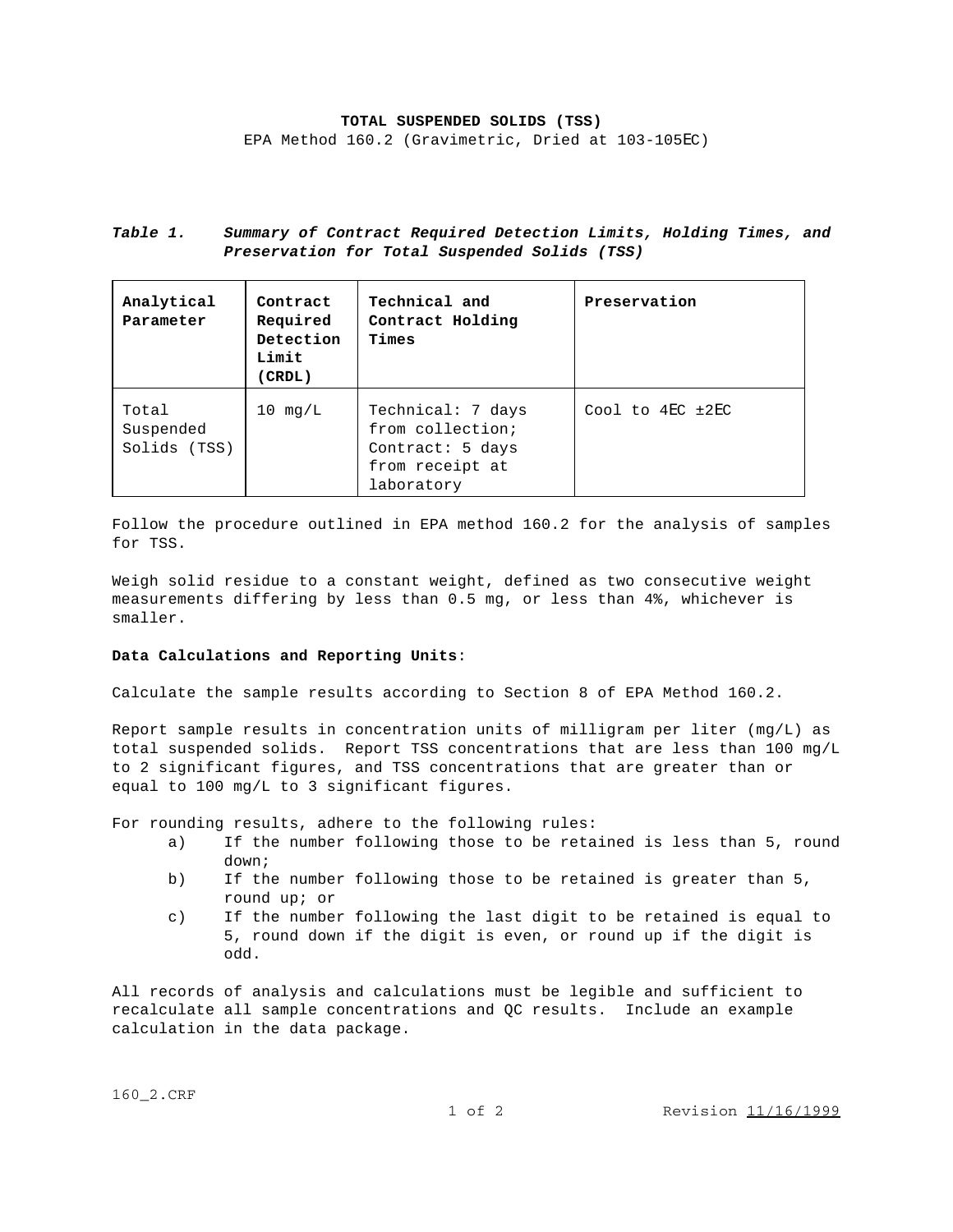| OC Element                                                               | Frequency                                                          | Acceptance<br>Criteria                                                         | Corrective Action                                                                                                                                                                                                                                                                                    |
|--------------------------------------------------------------------------|--------------------------------------------------------------------|--------------------------------------------------------------------------------|------------------------------------------------------------------------------------------------------------------------------------------------------------------------------------------------------------------------------------------------------------------------------------------------------|
| Analytical<br>Balance Check:<br>Weights of 100<br>mg, 1 g, and<br>100g   | Daily                                                              | Difference<br>$0.5$ mq                                                         | 1. Identify and document problem<br>2. Verify before sample analysis                                                                                                                                                                                                                                 |
| Method Blank<br>(MB)                                                     | One per Batch or SDG <sup>a</sup><br>(1 per 20 samples<br>minimum) | $\le$ CRDL                                                                     | 1. If lowest sample concentration is more than<br>10X the blank conc., no action<br>2. If samples are non-detected, no action<br>3. If detected sample concentrations are less<br>than 10X blank conc., all associated samples<br>must be prepared again with another method blank<br>and reanalyzed |
| Duplicate<br>Sample (DUP)                                                | One per batch or SDG<br>(1 per 20 samples<br>minimum)              | $RPD < 20$ % for<br>samples >5X<br>$CRDL: \pm CRDL$<br>for samples<br><5X CRDL | $\mathbf{u}$ $\star$ $\mathbf{u}$<br>1. Flag associated data with an                                                                                                                                                                                                                                 |
| One set (two<br>concentration<br>levels) mineral<br>reference<br>samples | One set per batch or<br>SDG (1 set per 20<br>samples minimum)      | ± 15% from<br>expected<br>concentration                                        | 1. Terminate analysis<br>2. Identify, document, and correct the problem<br>3. Reanalyze all associated samples                                                                                                                                                                                       |

*Table 2. Summary of Internal Quality Control Procedures for Total Suspended Solids (TSS) by EPA 160.2* 

**<sup>a</sup>** SDG - Sample Delivery Group - each case of field samples received; or each 20 field samples within a case; or each 14 calendar day period during which field samples in a case are received.

Use sample aliquots of 100 mL. If the weight of captured residue is less than 1.0 mg, increase the sample

160\_2.CRF

2 of 2 Revision  $\frac{11}{16}/\frac{1999}{9}$